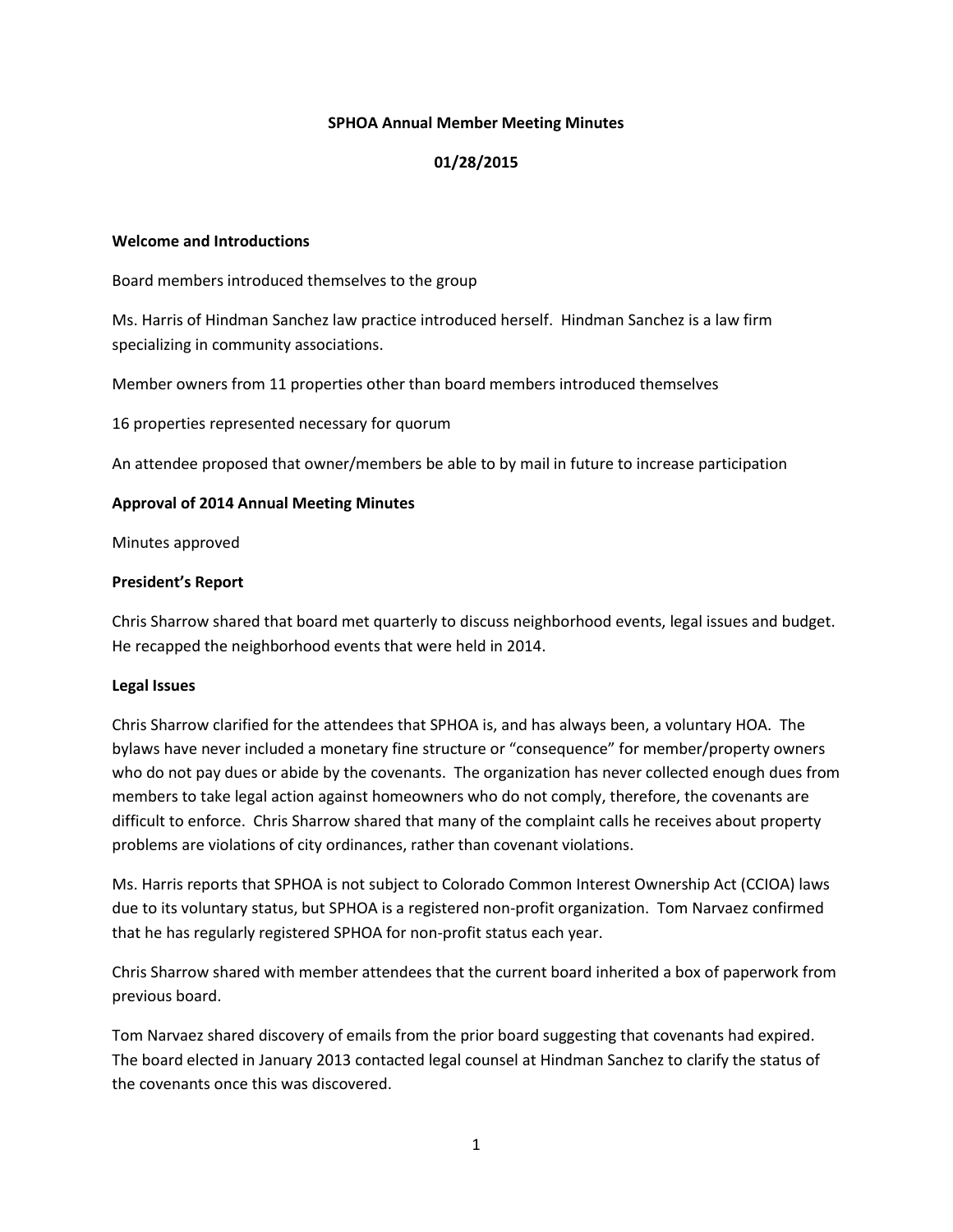Ms. Harris reported that the covenants "sun downed" or expired in September 2011. The previous board filed an extension of covenants after September 2011 and without homeowner input, therefore the extension does not have legal strength. Had action been taken prior to September 14, 2011 to get 60% of the homeowners to approve the extension of the covenants, they would still be active. The opportunity to renew covenants with only 60% approval is no longer available. Ms. Harris proposed that the option for re-instating either old covenants or enacting newly crafted covenants would be to get 100% member/property owner approval. Legally, 100% of the homeowners would have to approve of a renewal of original covenants or newly proposed covenants. Currently, any homeowner can refuse to sign for renewal of original covenants or approval of new covenants, binding only the property owners who sign the documents to the covenants.

Attendees discussed whether there is a benefit to attempting to establish new covenants or renew original covenants. Several attendees asked board if they considered trying to reinstate covenants. The 2013 elected board reported that they were not going to undertake reinstating old covenants or writing new convents that have little chance of 100% approval. The effort would be incredible time consuming and financially costly. Several attendees stated that there is little likelihood of 100% agreement from homeowners.

Board members made attendees aware of the Ordinance of View Plane specific to our neighborhood. This ordinance prohibits property owners from extending rooflines or adding stories blocking views of other homeowners. This city ordinance will protect the integrity of the neighborhood as it was established in 1961.

Attendees discussed the positive benefits of having an HOA that continues to build community relationships, organize communication, hold social events for members, promote neighborhood safety, and keep an eye on properties for code enforcement. Attendees requested that current board provide members with a list of city ordinances and codes that could be reinforced by local authorities. An example of an ordinance would be a limit to number of cars permitted to be parked at one property. Board agreed to take this on and perhaps include a list with dues statements in June of this year.

## **Treasure's Report**

Tom Narvaez reported roughly 85% of households paying dues and majority of households are current. There will be no late charges for anyone wanting to become current. There will be no late fees assessed in the future. Dues are required to attend neighborhood events, hold office and vote at the annual meeting.

## **New Business**

- Website The website will be developed by Steve Hartley. The website will be very simple housing public documents necessary for the SPHOA non-profit such as annual meeting minutes and bylaws.
- Directory-Meeting attendees decided that attaching a voluntary spreadsheet with contact information and post on Nextdoor.com would be a good alternative to a directory. A directory